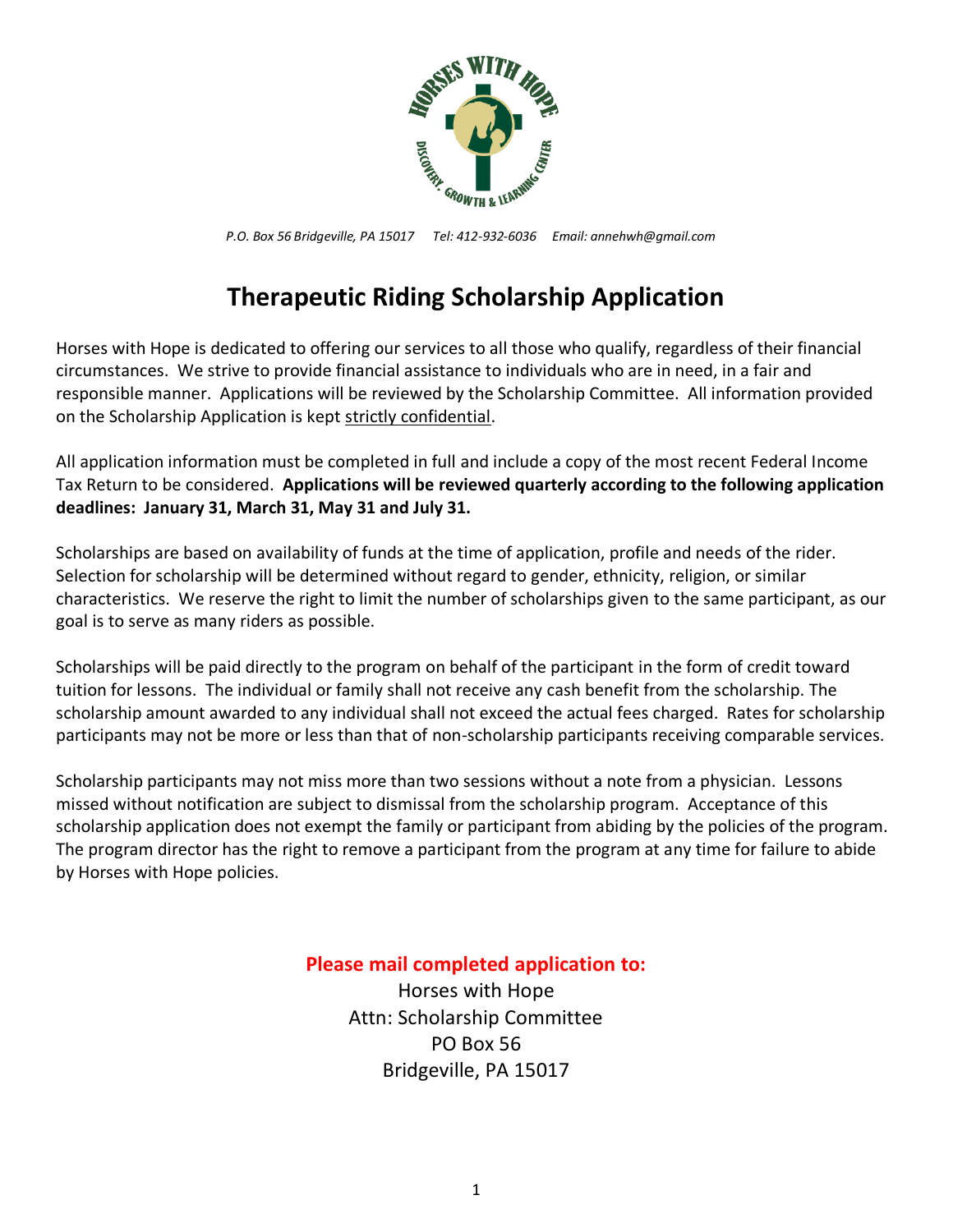

*P.O. Box 56 Bridgeville, PA 15017 Tel: 412-932-6036 Email: annehwh@gmail.com*

## **Therapeutic Riding Scholarship Application**

*If the scholarship applicant is under 18 years of age or a dependent adult, a parent/guardian must complete the application.* 

|                                                                                                                | Age: ____________ |
|----------------------------------------------------------------------------------------------------------------|-------------------|
|                                                                                                                |                   |
|                                                                                                                |                   |
| Participant's Condition/Diagnosis: Note that the conditional property of the condition of the condition of the |                   |
|                                                                                                                |                   |

\_\_\_\_\_\_\_\_\_\_\_\_\_\_\_\_\_\_\_\_\_\_\_\_\_\_\_\_\_\_\_\_\_\_\_\_\_\_\_\_\_\_\_\_\_\_\_\_\_\_\_\_\_\_\_\_\_\_\_\_\_\_\_\_\_\_\_\_\_\_\_\_\_\_\_\_\_\_\_\_\_\_\_\_\_\_\_\_\_\_

Please list other activities and/or therapies the applicant participates in and how often: \_\_\_\_\_\_\_\_\_\_\_\_\_\_\_\_\_\_\_

| Address (if different than participant): _____________                       |                             |     |                                                                       |
|------------------------------------------------------------------------------|-----------------------------|-----|-----------------------------------------------------------------------|
|                                                                              |                             |     |                                                                       |
| Please list all individuals living in the same household as the participant: |                             |     |                                                                       |
| Name                                                                         | Relationship to participant | Age | Dependent<br>YES / NO<br>YES / NO<br>YES / NO<br>YES / NO<br>YES / NO |

| Is the Participant's father or mother deceased:                                    | YES / NO |          |
|------------------------------------------------------------------------------------|----------|----------|
| Is the Participant's father or mother unable to work:                              | YES / NO |          |
| Are the Participant's parents divorced or separated:                               | YES / NO |          |
| Is Participant or any member of the household a Veteran or current service member: |          | YES / NO |